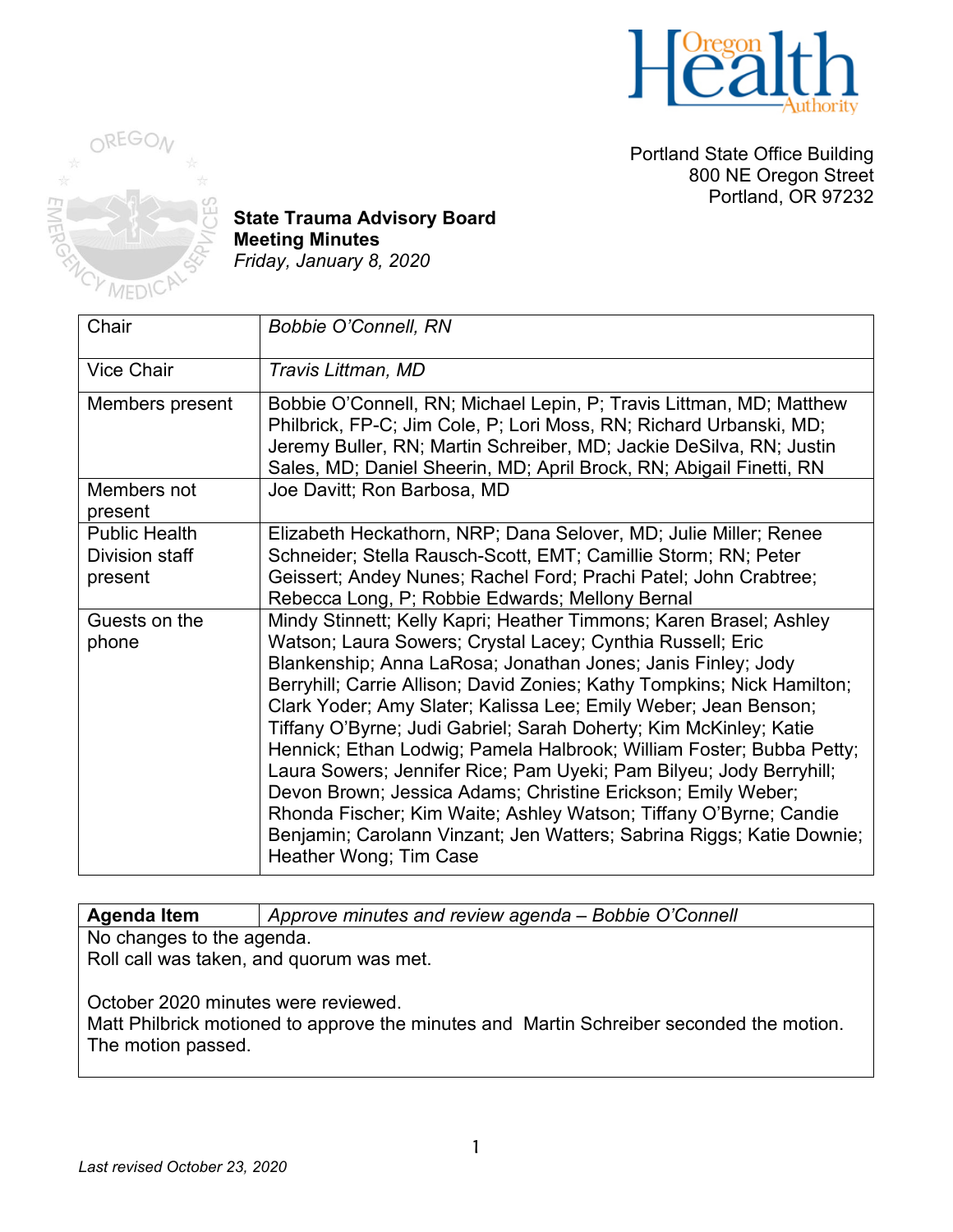| <b>Agenda Item</b> | Review Membership – Stella Rausch-Scott                                            |
|--------------------|------------------------------------------------------------------------------------|
|                    | A review of the open position $-2$ Public members are needed to meet a full board. |

Dr. Justin Sales is eligible for a second term serving on the board. He has accepted the request to serve a second term and his appointment is process.

| ∣ Agenda Item | Case Presentation - Jennifer Serfin, MD |
|---------------|-----------------------------------------|
|               |                                         |

Dr. Jennifer Serfin presented a case that involved an employee injured at a wave tank. Discussion included treatment for Hypertension and kidney repair.

| <b>Agenda Item</b> | Oregon Trauma Hospital Survey plan - Camillie Storm |
|--------------------|-----------------------------------------------------|

Camillie Storm presented the 2021 trauma survey plan. To meet the COVID-19 criteria the state trauma survey team will conduct the trauma surveys virtually. The American College of Surgeons (ACS) will release the new ACS "Orange" book. ACS has stated the ACS certified hospitals will be given 1 full year to implement changes required by ACS. They are also scheduling virtual surveys currently. The biggest issue for the virtual survey's is to conduct a hospital tour. Updated technology will need to be provided during the surveys to meet the needs for this portion of the survey.

| Agenda Item | EMS/TS Directors & Medical Director Update – Elizabeth Heckathorn, |
|-------------|--------------------------------------------------------------------|
|             | David Lehrfeld, Camillie Storm; Dana Selover                       |

#### COVID-19 Update:

The state is preparing to start COVID-19 vaccinations. There are some people who are hesitant with receiving the vaccine, even those in the healthcare field. SERV-OR has sent the following communication to volunteers:

*I receive 10-20 calls and emails a day from excited and dedicated volunteers asking when they might be able to get their vaccine. The good news is, we ARE planning around this. The realistic news is, we're not there yet. Many SERV-OR volunteers will receive, or have already received, a vaccine through their employer. However, according to the OHA Vaccine Sequencing plan, deploying SERV-OR volunteers are considered public health workers and are prioritized for the vaccine in Phase 1, Group 4. It is especially important to us to ensure our active volunteers who plan to or have been supporting missions in their local communities and around the state are vaccinated. In the coming weeks and months, you will receive information from your local Medical Reserve Corps Coordinator and the SERV-OR State Coordinator about sequencing your immunization. However, at this time, volunteer vaccination strategies are still being shaped and there is no action to take for volunteers to get queued.*

### EMS Modernization Bill – House Bill 2076

Purpose: Create a comprehensive integrated Emergency Healthcare System that recognizes problems, determines which services are needed and then delivers the patient to those resources.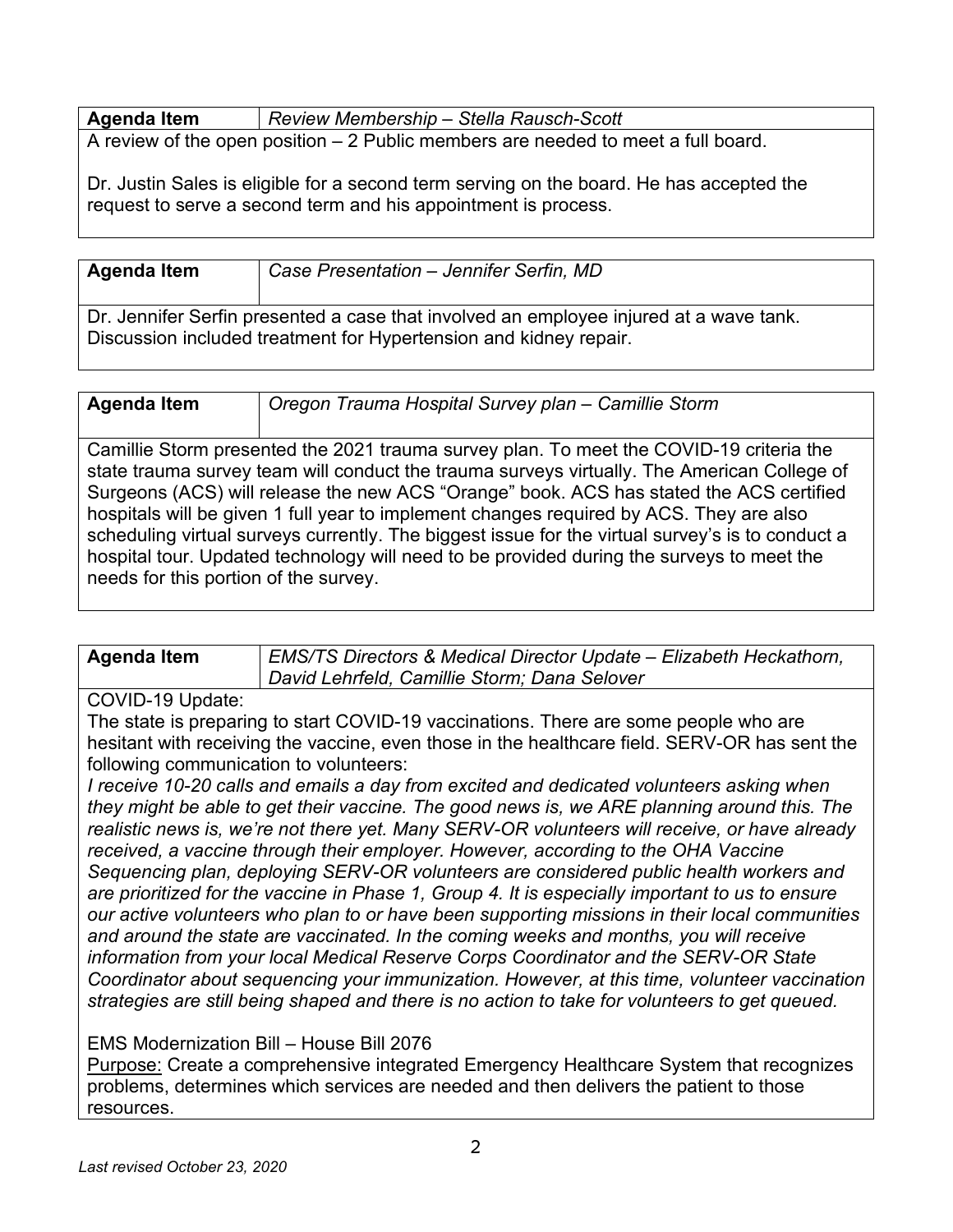#### EMS Prehospital & Emergency Healthcare: *In 2020, systems have developed as far as they can without further infrastructure changes to create a modernized emergency healthcare systems.*

An integrated Emergency Healthcare System would consider (*Blue is current system*):



Future Data System would include:



Future EMS Regulatory System: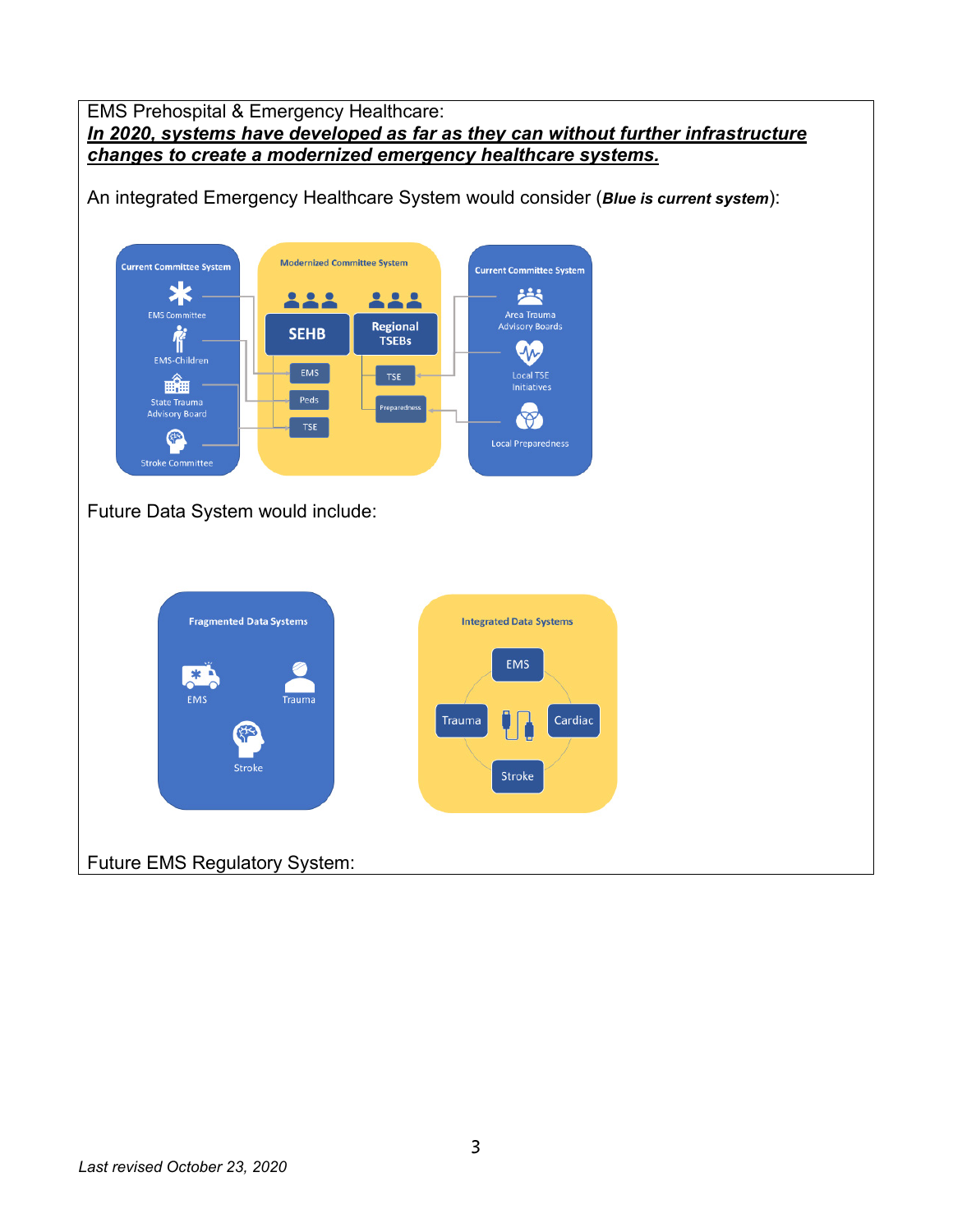| <b>Current Regulatory Authority</b> |  |                                  |
|-------------------------------------|--|----------------------------------|
| <b>EMS Providers</b>                |  | <b>Non-transporting Agencies</b> |
| <b>Trauma Hospitals</b>             |  |                                  |
| Ambulance agencies                  |  | <b>Other TSE Hospitals</b>       |

EMS Mobilization for Disaster Response Current and Future:



Phase 1 – 2021 will include: New Oregon Emergency Health Care System that will include: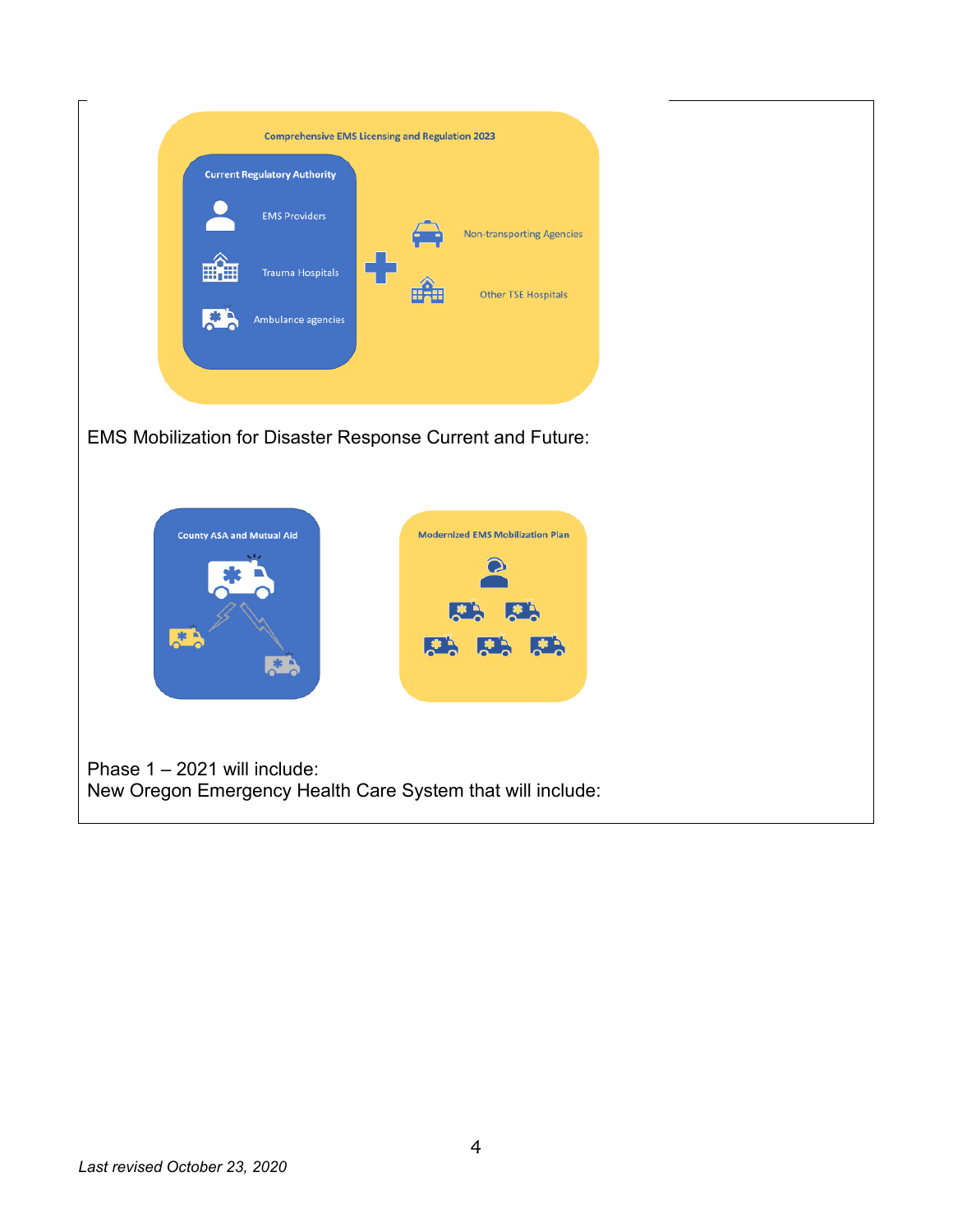| Redesign         | Redesign advisory board structure -- Create a new State and<br>Regional Emergency Healthcare Board that combines existing<br>committees                                                                                                   |
|------------------|-------------------------------------------------------------------------------------------------------------------------------------------------------------------------------------------------------------------------------------------|
|                  |                                                                                                                                                                                                                                           |
| <b>Establish</b> | Create State and Regional Emergency healthcare plans -<br>Trauma, Stroke, Cardiac, Pediatric and more                                                                                                                                     |
|                  |                                                                                                                                                                                                                                           |
| Designate        | Designate Emergency healthcare centers, start with trauma<br>and design other TSE centers with the new board, follow up<br>in 2023 with additional TSE center requirements                                                                |
|                  |                                                                                                                                                                                                                                           |
| Create           | Create Emergency Health Care Registry out of existing<br>trauma, stroke, etc. registries                                                                                                                                                  |
|                  | Ensure that fee programs are sustainable. Increase                                                                                                                                                                                        |
| Sustain          | ambulance service and ambulance vehicle fees under ORS<br>682.047. Last fee increases were in 1997. Fees cover<br>essential regulatory functions of initial and renewal licensing,<br>regular on-site surveys and complaint investigation |

Phase 2 – 2023: New TSE Centers and Comprehensive Licensing:

- Add new types of TSE healthcare centers beyond existing trauma centers. Formalize details for other TSE centers with the new board, follow up in 2023 with additional TSE center standards in statute.
- Transform ambulance regulation into an EMS regulatory statute ORS 682 Modify to establish comprehensive EMS licensing and regulation that includes EMS providers, transporting Ambulance Agencies and non-transporting EMS Agencies. State Emergency Healthcare Board to recommend follow-up legislation in 2023.

Will TSE-cardiac be part of the TSE plan? Yes, it just is not as developed as the Stroke or Trauma System is.

It was requested that the state share the bill. The office will share the bill to those interested.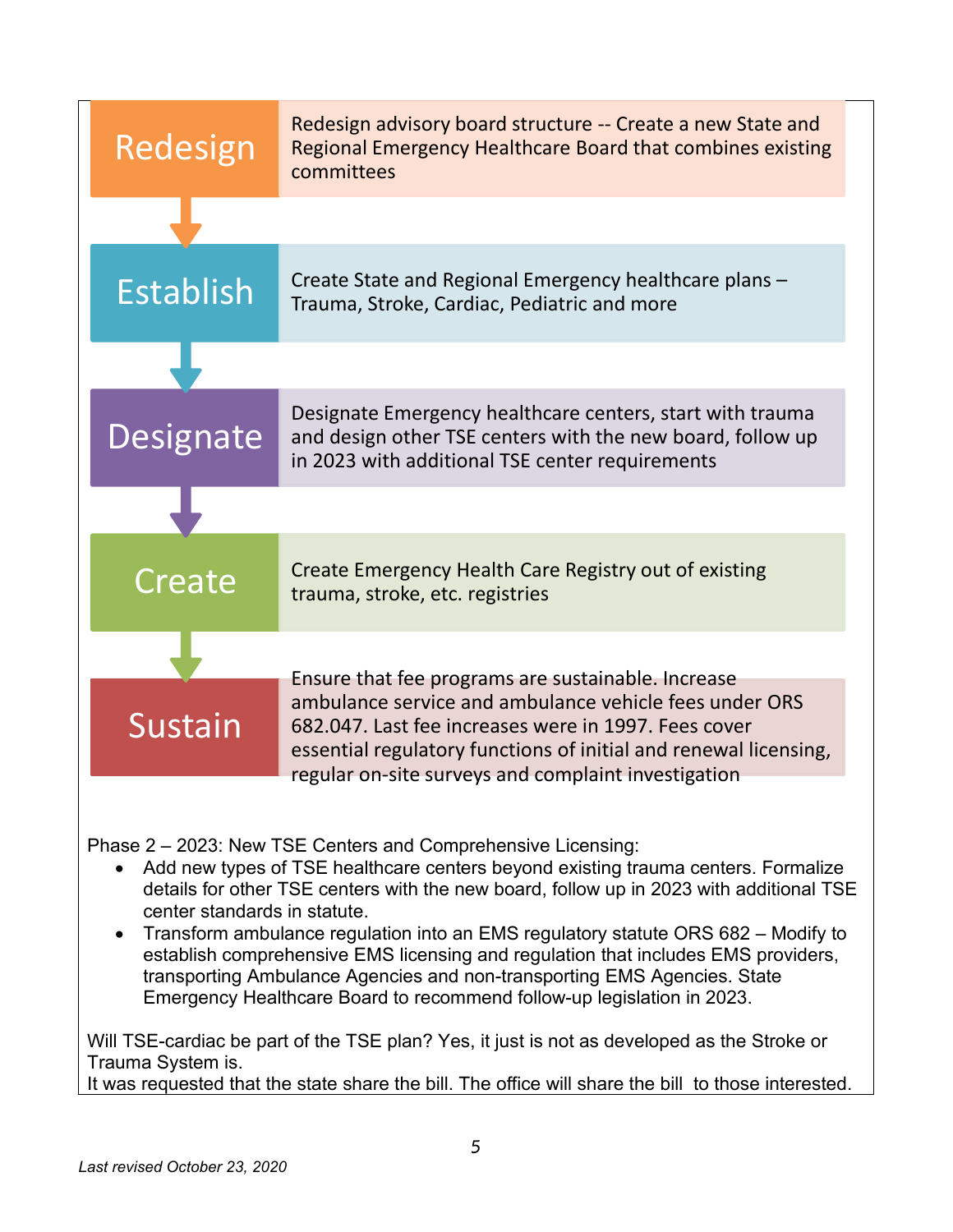| <b>Agenda Item</b> | Oregon Trauma Registry Data - Dr. David Lehrfeld, Andey Nunes, |
|--------------------|----------------------------------------------------------------|
|                    | Peter Geissert                                                 |

OTR Data workgroup 2020 activity update:

- Reviewed proposed changes, provided recommendations, and solicited feedback from the data workgroup
- The following recommendations were implemented:
	- further review edit checks
	- for new elements where Oregon already collects the information, keep the Oregon element, and map the national data standard.
		- includes non-binary Sex value; highest activation for trauma team, trauma surgeon arrival date and trauma surgeon arrival time.
	- implement new element for EMS PCR unique identifier (UUID) and retain retired prehospital elements
	- implement ACS changes as written for new ICD10-CM & CA elements

PI Tab ACS terminology:

- Changes to ACS classification of mortality is not reflected in the terminology currently used on the PI tab
- group was briefed on the current OTR language and the new ACS language
- discussed implications of implementing changes to text values and the structural change that will result in a discontinuity in the data

Elite Field Project and Next Steps:

- Discussed Elite Field validation issue and the ODOT grant for development to resolve the problem
- Next meeting January 22, 2021 from 1:00 2:30 p.m. PST
	- **Topics** 
		- Updates
		- Oregon Trauma Registry (OTR) TraumaOne
		- Integration Presentation
		- REALD Reporting

REALD Implementation:

- Race, Ethnicity, Language, and Disability (REALD)
- An effort to improve and standardize Race, Ethnicity, Language, and Disability data collection across priority data systems
- House Bill 2134 passed by the Oregon legislature in 2013
- Oregon EMS & Trauma is required to report to the Office of Equity & Inclusion on the progress in implementation
- Oregon EMS & Trauma has developed an implementation plan that respects the circumstances of emergency and trauma care:
	- Patients may be unconscious or in pain
	- Providers may be actively engaged in life saving treatment
	- Encounters are brief
- Several concerns arise
	- The percentage completeness we might expect from implementation might be 10- 15%
	- The cost and logistical demands of implementation are high
	- Burden on providers of entering REALD data into multiple data systems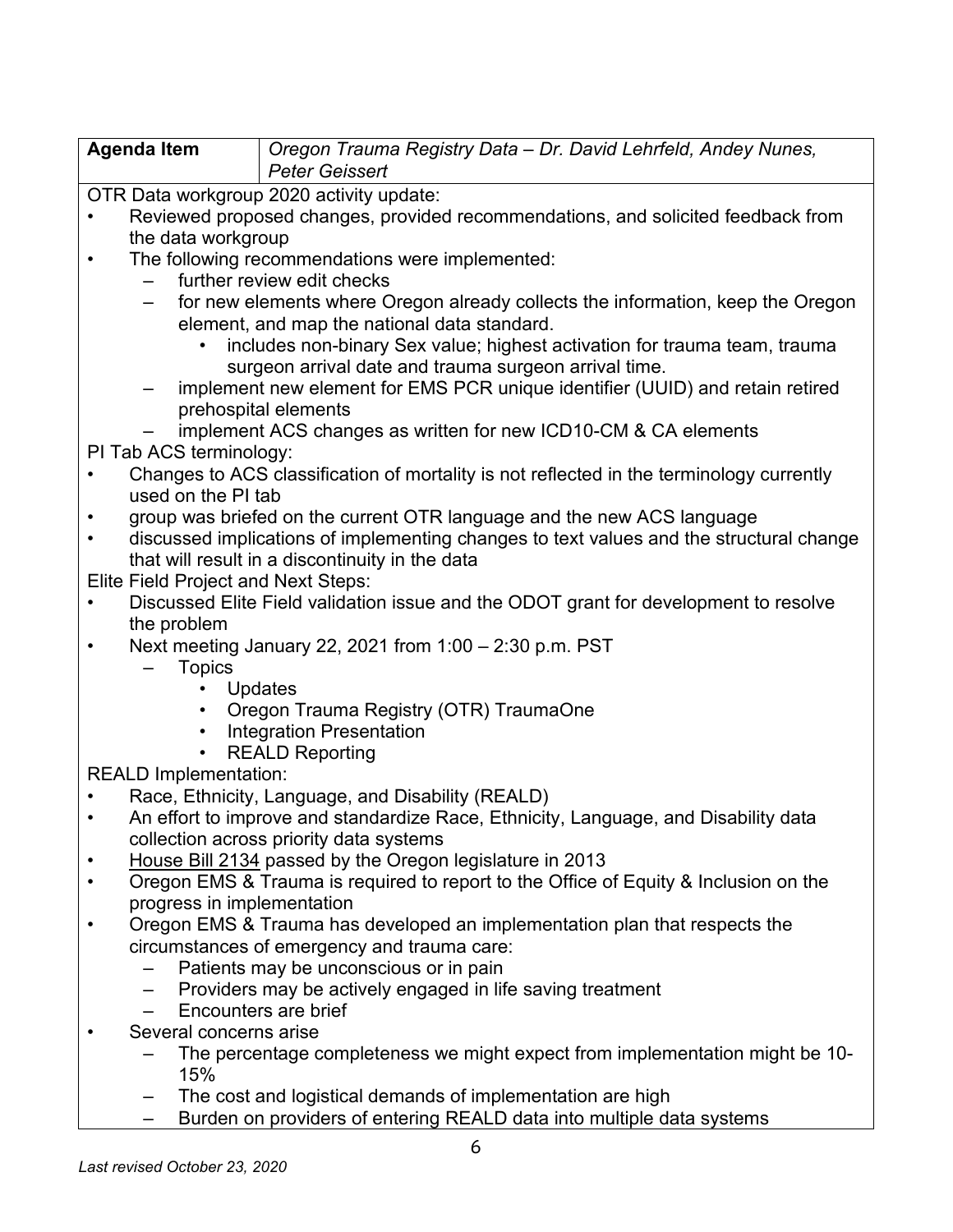- Oregon EMS & Trauma have requested an exemption from direct collection of REALD information
- Post hoc data linkage will yield better data quality and more complete REALD reporting
- We will be supporting development of a central repository of REALD data that may be leveraged by data systems to provide actionable intelligence about health disparities

EMS and Trauma Systems Integration:

- We have an existing linkage between the EMS & Trauma System
- There have been challenges in the implementation.
	- Reports from registrars that data import
	- Frustration with not being unable to find their patients in the EMS data
- Bidirectional exchange is dependent on matching on the Trauma side
- EMS providers are not seeing outcomes data coming back when the match is not working on the Trauma side

Objectives:

- Explore current use of the linkage
- Look at potential utility of the linkage
- Identify pain points and areas of match failure
- When a registrar enters the record into TraumaOne they complete fields used in match against this prehospital data:
	- First Name (Soundex)
	- Last Name (Soundex)
	- Gender (exact)
	- Date of birth (exact)
	- $-$  Event date  $(+/- 1$  day)

# • Potential matches are returned, and the registrar may select one

Areas for potential mismatch:

- Unknown name, gender or date of birth
- Inconsistent documentation of gender between systems
- Misspellings, data entry errors
- Failure to document possible injury
- OTR purging of EMS data 90 days after incident/admission



Next steps:

• Continue our assessment of the linkage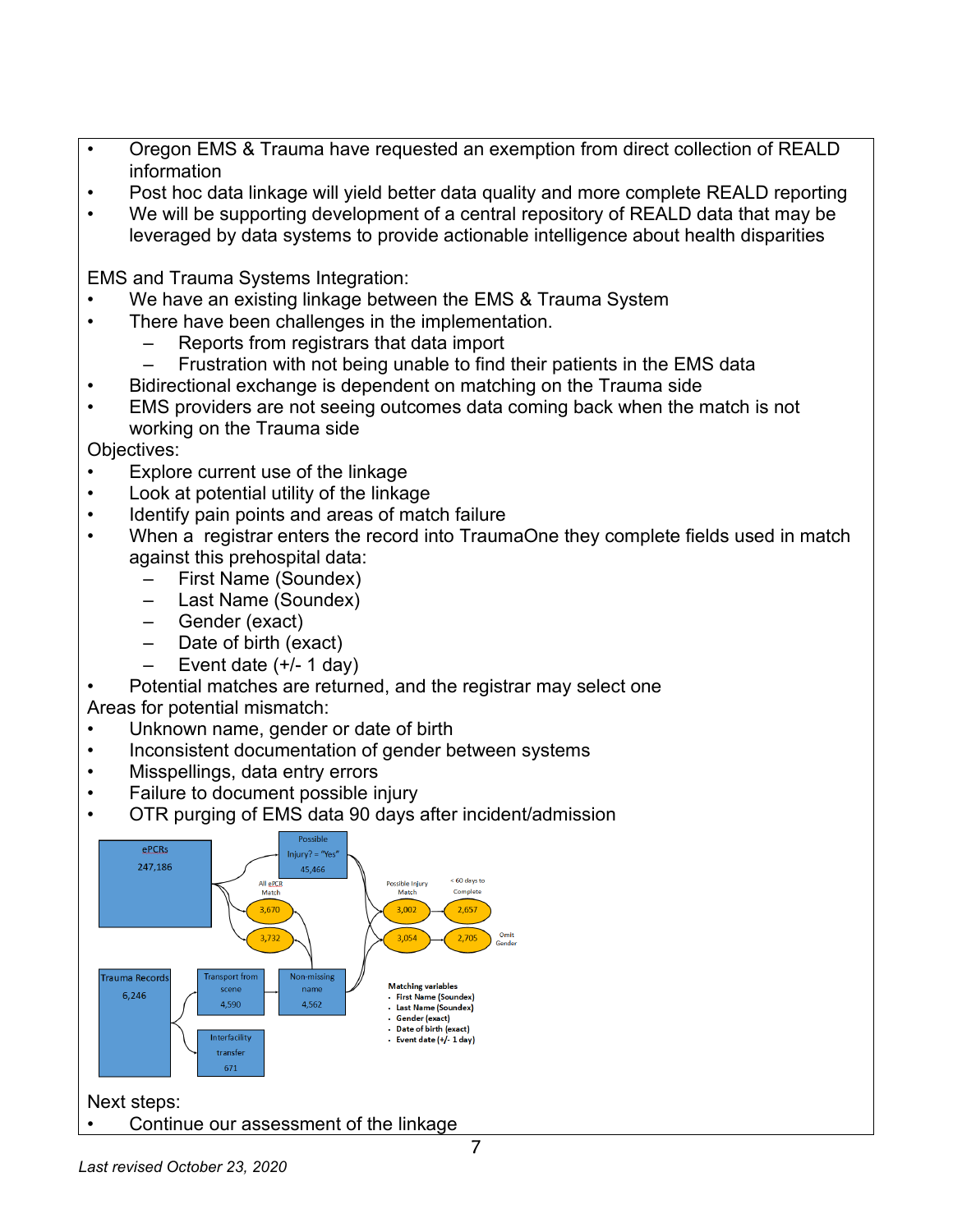- Currently working with ImageTrend on their side
- Initiate work with ESO/Lancet on the Trauma side
- Outreach and support for data entry in both EMS & Trauma

# 2020 Annual Trauma Data Report

Focus on 2017 – 2018 data for 2020, this year repeat for 2019 – 2020

Draft of 2020 report shared with stakeholders includes statewide results (some are broken out by ATAB and by level designation):

- Patient volume and OTR record completion
- Patient demographics: age, race, ethnicity
- Summaries of injuries, admissions, and activations
	- Falls and Motor vehicles
	- Intentional/self-inflicted injuries
- Lengths of stay (ED & ICU) and injury severity categories
- **Transfers**
- Readmission
- Discharge Outcomes
- Summaries of deaths with specific details on DOA, ED deaths, injury severities, and age groups

Goals for 2020 reporting:

- Meet statute requirements for reporting and use of data
- Build a process for iterative improvement in reporting.
- Support development of strategies to improve trauma program performance and outcomes through use of data.
- Current draft distributed (report publish date Jan 6, 2021):
	- please review and provide feedback via form:
		- https://app.smartsheet.com/b/form/30bb8ec4c9bd4040a7d992fdeabb6f7d

Data Quality Review Update:

Statewide –

- Preparation for statewide annual data quality assessment ~200 req. fields for completeness, correctness, consistency, and timeliness.
- identified and corrected severe outliers in historic data

Hospital outside state system-

- drafting recommendations for data import to main OTR servers
- ongoing challenges with state OTR vendor
- New request form for smarsheet process:
- EMS and Trauma is implementing a new account and data request process for our data systems
	- SmartSheet will automatically send emails and update a spreadsheet when users make requests
	- Speed up the process
	- Allow us to track requests
- Large increase in efficiency of data requests
- Could this be more user friendly:
	- Located on two webpages